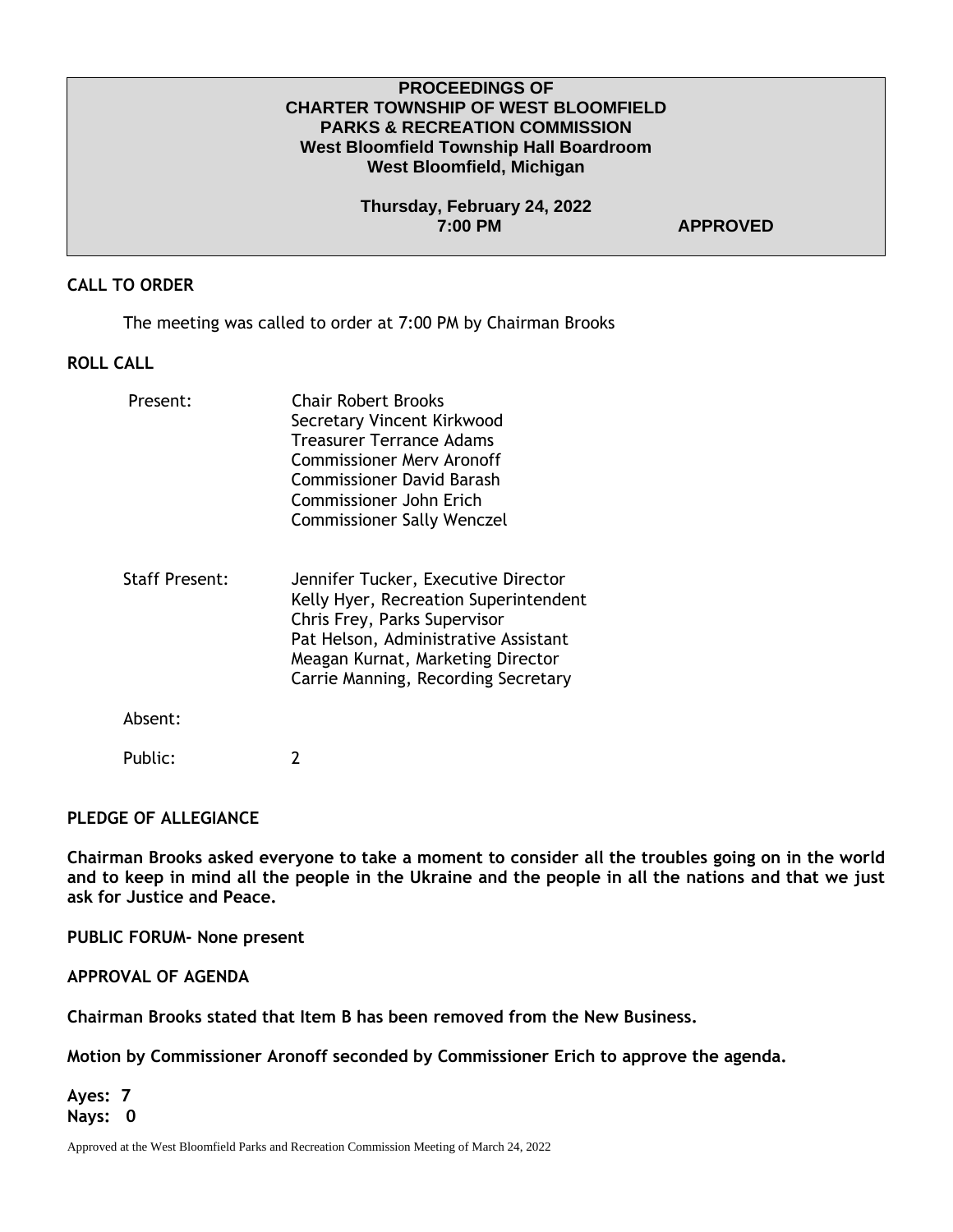**Absent: 0 Motion Carried: 7-0**

# **CONSENT AGENDA**

Items A through H are Consent Agenda matters considered to be routine by the Commission and enacted by one motion unless a member of the Commission wishes to discuss one of the topics.

- A) Approval of Joint Minutes from January 24, 2022.
- B) Approval of Regular Commission Meeting Minutes from January 27, 2022.
- C) Approval of January Revenue and Expense Report.
- D) Approval of Prepaid Expenditures in the amount of \$278,957.60
- E) Approval of Expenditures paid by Check in the amount of \$52,194.48
- F) Approval of Credit Card Refunds totaling \$1,597 for the month of January 2022.
- G) Receipt of the January Cash Balance.
- H) Receipt of the Plante-Moran Pre-Audit Letter.

**Motion by Commissioner Adams, seconded by Commissioner Barash to approve items A through F on the Consent Agenda.**

**Ayes: 7 Nays: 0 Absent: 0 Motion Carried: 7-0**

#### **SPONSORS OF THE YEAR RECOGNITION**

**Marketing Director, Meagan Kurnat & Superintendent Hyer presented Linda Ybarra-Borzzone from Sunrise of Bloomfield as the Connect Senior Services sponsor of the year for her contribution to the community. Mrs. Ybarra-Borzzone was commended for her participation with the Trick or Treat Trail event, the Senior Concert Series as well as free blood pressure checks and providing Spanish lessons to seniors. Next, Sponsor of the Year was awarded to Jeff Edwards of Soaring Eagle Realty. Mr. Edwards was praised for his participation and sponsorship of the Trick or Treat Trail, the Spring planting event as well as for his enthusiasm and maintaining his support throughout the pandemic. The Commissioners commended both winners on their support and sponsorship.**

# **ITEMS FROM THE TOWNSHIP LIAISION**

Removed from the agenda

### **STAFF REPORT**

Executive Director Tucker, Superintendent Hyer and Parks Supervisor Frey provided a Staff Report to the Commission.

Executive Director Tucker commented on an arrangement to receive N95 masks from the State of Michigan for distribution to the public at the activities center and to residents. The Master plan was approved by both Boards and has been submitted to the Department of Natural Resources for review and approval. The Master Plan is available on the WBPRC website for review. Feedback on the Needs Assessment plan has been received and reviewed by Plante-Moran representatives. A Special meeting has been scheduled for March 10, 2022, at 6pm for a presentation and discussion. Lily Pad Springs has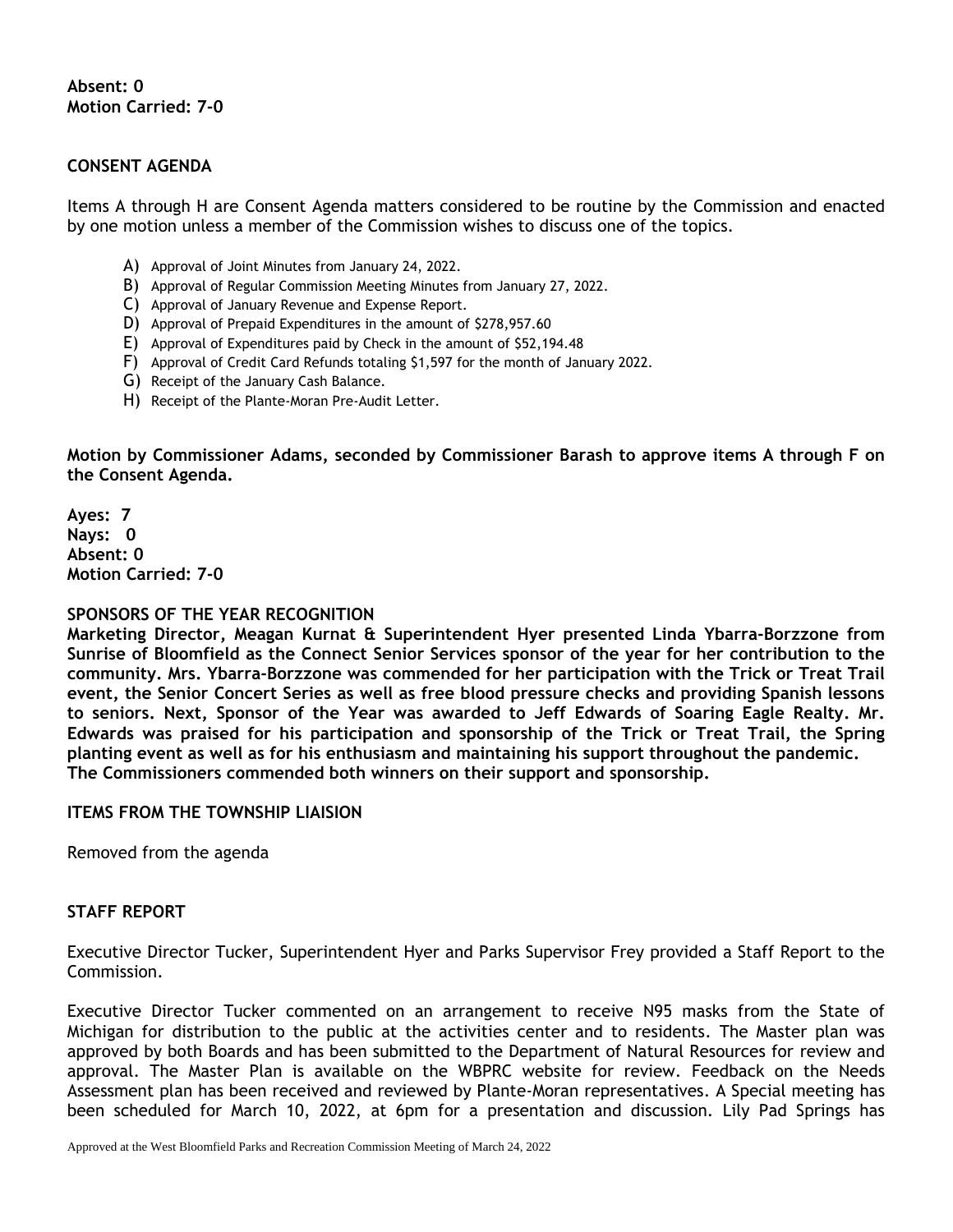received its official trademark for the name. Lily Pad Springs will be opening on Memorial Day weekend. Welcome to our new Recording Secretary, Carrie Manning.

Superintendent Hyer recapped January events such as the Happy Birthday Michigan event and functions happening at Connect. The nature staff has been hosting animal enrichment programs and attending taxidermy workshops. Naturalist positions are open, and the interview process will begin soon. Appointments can be made for Zooming with a Naturalist program. Connect celebrated its second anniversary with cake and ice cream and drop in attendance is increasing. February Black History Month Events are wrapping up with the Black Expo weekend at the Orchard Mall with over thirty-five vendors participating. Mom 2 Mom sale, Easter Egg Hunt and Earth Day events are coming up.

Parks Supervisor Frey remarked on the sixteen snow events, to date, which have been ongoing. Clearing snow, pre-treating and removal of hard pack snow has been ongoing. The 3" list that the staff undertakes, including clearing snow around the trash enclosures, fire hydrants, emergency door and cleaning between sidewalks and parking areas. Tree trimming is also an ongoing process, as some trees can only be trimmed during the winter months. Staff have also been attending continuing education events such as turf, irrigation, and fertilizer training. Stocking up for Summer continues, with deliveries of paint and chalk for the ball and soccer fields. A building at Lily Pad Springs has been undergoing some work in order to provide area for staff breaks and lunches as well as installing some lockers for the staff. A wall has also been built as a noise barrier for the equipment that runs LPS. New intercoms have also been installed in helmets to provide the ability for the tree trimming crew to communicate with each other. This is an important item for the safety of the staff.

# **ITEMS FROM THE OFFICERS**

# **A. Items from the Chairperson**

Chairman Brooks commended the Connect anniversary and bringing people back together as well as the Black History Month events.

### **B. Items from the Secretary**

Secretary Kirkwood invited everyone to the Black History Month Expo. The Commissioner commended work on the Diversity Task Force and that the work of the task force will be ongoing.

### **B. Items from the Treasurer**

Treasurer Adams gave accolades to the staff for Black History Month events.

# **COMMITTEE REPORTS**

### **Executive: Chairman Brooks**

Chairman Brooks stated the Executive Committee met on February 10, 2022. Present were himself, Commissioner Kirkwood, Commissioner Adams, and Executive Director Tucker. They discussed tonight's agenda, COVID-19 updates, particular grant applications, Master Plan, and leases. There was also a dog park update. Their next scheduled meeting is March 10, 2022, before the special needs assessment meeting.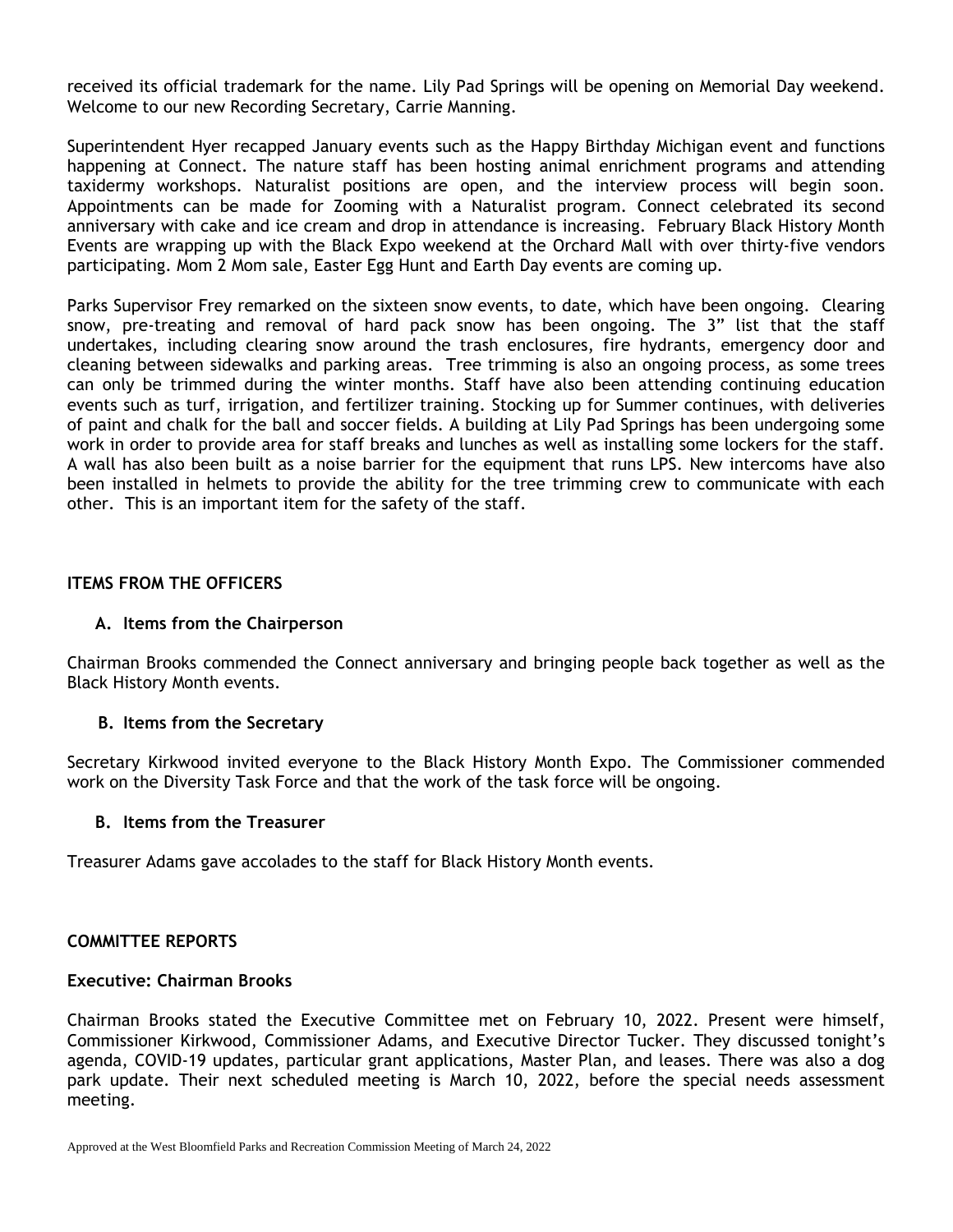# **Finance: Report from Treasurer Adams**

Treasurer Adams indicated the Finance Committee met February 24, 2022, prior to the Commission meeting. Present were himself, Commissioner Aronoff, Commissioner Barash, Executive Director Tucker and Ruth Lyons. The Committee assessed the spending for January 2022 versus the budget which was on target at 8%. The Committee was also provided data for revenues from property taxes, recreation programs income as well as other sources of income. They reviewed invoices, vouchers, and prepaid spending as well as tonight's agenda. The next meeting is scheduled on March 24, 2022, prior to the regular Commission meeting.

# **Strategic Plan Committee from Commissioner Wenczel**

**Commissioner Wenczel reported the Strategic Plan Committee met on January 27, 2022, at 1:00pm. Present were herself, Attorney Greg Need, Commissioner Erich, Director Tucker, and Secretary Kirkwood. Discussed were questions that Attorney Need would present to the Friendship Circle concerning the Schulak property before signing any agreement. The Strategic Plan Committee also met on February 7, 2022, at 4:00pm. Present were herself, Attorney Need, Commissioner Erich, Director Tucker, and Secretary Kirkwood. Attorney Need presented his inquiries regarding the Schulak contract, and they approved them however no agreement has been officially signed.**

### **NEW BUSINESS**

**A. Consideration to approve the addition of National Freedom Day as a WBPRC observed holiday.**

**Executive Director Tucker noted that National Freedom Day also known as Juneteenth has been officially recognized as a Federal Holiday. Offices would be closed, and the date would coincide with the federally recognized day.** 

**Motion by Commissioner Aronoff second by Commissioner Adams to approve.**

**Ayes: 7 Nays: 0 Absent: 0 Motion Carried: 7-0**

### **B. Item was removed from New Business agenda**

**B. Consideration to approve bid proposal to remove and replace the Drake Sports Park Service Yard Fence.**

**Parks Supervisor Frey provided evidence and commented on the deterioration of the current 25 year-old fencing, including heaving footings, damaged gates, and hardware that in in need of replacement. Sealed bids were requested from four fence contractors that have done work for the Commission in the past and have good project history with the WBPRC. The staff is recommending the Commission approve the bid from Nationwide Construction Group for the amount of \$48, 843.00. This was budgeted for under the 2022 budget.**